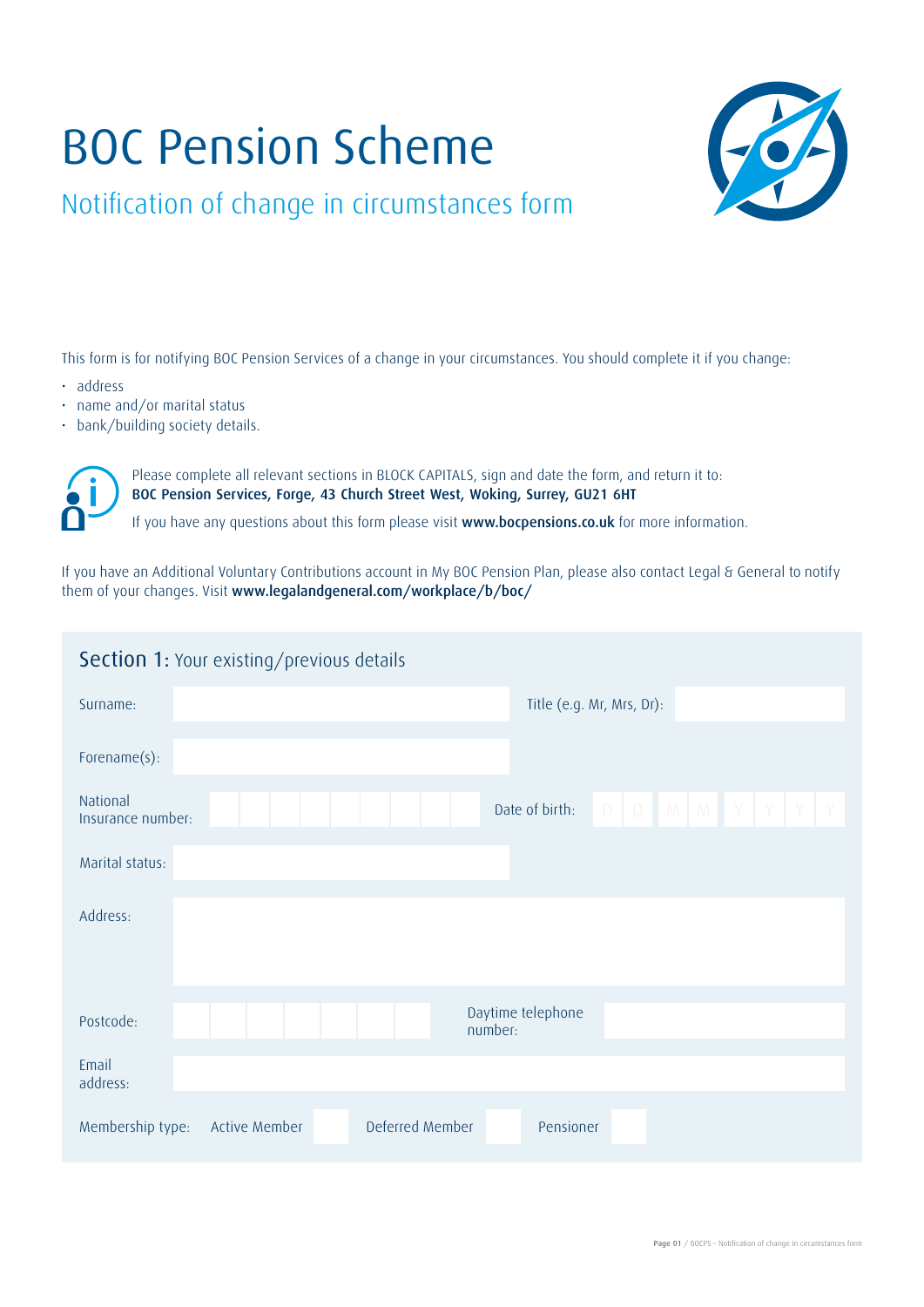# Section 2: Your new details

| For a change of address:                                                                                                                                                                                                                                                                                                                      |  |          |  |                   |  |                           |  |           |  |
|-----------------------------------------------------------------------------------------------------------------------------------------------------------------------------------------------------------------------------------------------------------------------------------------------------------------------------------------------|--|----------|--|-------------------|--|---------------------------|--|-----------|--|
| Address:                                                                                                                                                                                                                                                                                                                                      |  |          |  |                   |  |                           |  |           |  |
| Postcode:                                                                                                                                                                                                                                                                                                                                     |  |          |  |                   |  |                           |  |           |  |
| Daytime telephone number:                                                                                                                                                                                                                                                                                                                     |  |          |  |                   |  |                           |  |           |  |
| For a change of name or marital status:                                                                                                                                                                                                                                                                                                       |  |          |  |                   |  |                           |  |           |  |
| Surname:                                                                                                                                                                                                                                                                                                                                      |  |          |  |                   |  | Title (e.g. Mr, Mrs, Dr): |  |           |  |
| Forename(s):                                                                                                                                                                                                                                                                                                                                  |  |          |  |                   |  | Marital status:           |  |           |  |
| The change is a result of:                                                                                                                                                                                                                                                                                                                    |  | Marriage |  | Civil Partnership |  | <b>Divorce</b>            |  | Deed Poll |  |
| Important note: If your personal circumstances change, you may also want to change the beneficiary (or beneficiaries)<br>of any lump sum payable in the event of your death. You can do this by completing an Expression of Wish form. Forms are<br>available to download from www.bocpensions.co.uk or on request from BOC Pension Services. |  |          |  |                   |  |                           |  |           |  |

## For a change of bank/building society details:

This section is only for completion if you are in receipt of a pension from the BOC Pension Scheme.

| Pension reference number (from payslip): |  |  |  |  |  |  |  |
|------------------------------------------|--|--|--|--|--|--|--|
| Name of bank/building society:           |  |  |  |  |  |  |  |
| Address of bank/building society:        |  |  |  |  |  |  |  |
|                                          |  |  |  |  |  |  |  |
| Postcode:                                |  |  |  |  |  |  |  |
| Account holder's name:                   |  |  |  |  |  |  |  |
| Sort code:                               |  |  |  |  |  |  |  |
| Account number:                          |  |  |  |  |  |  |  |
| Roll number (if applicable):             |  |  |  |  |  |  |  |